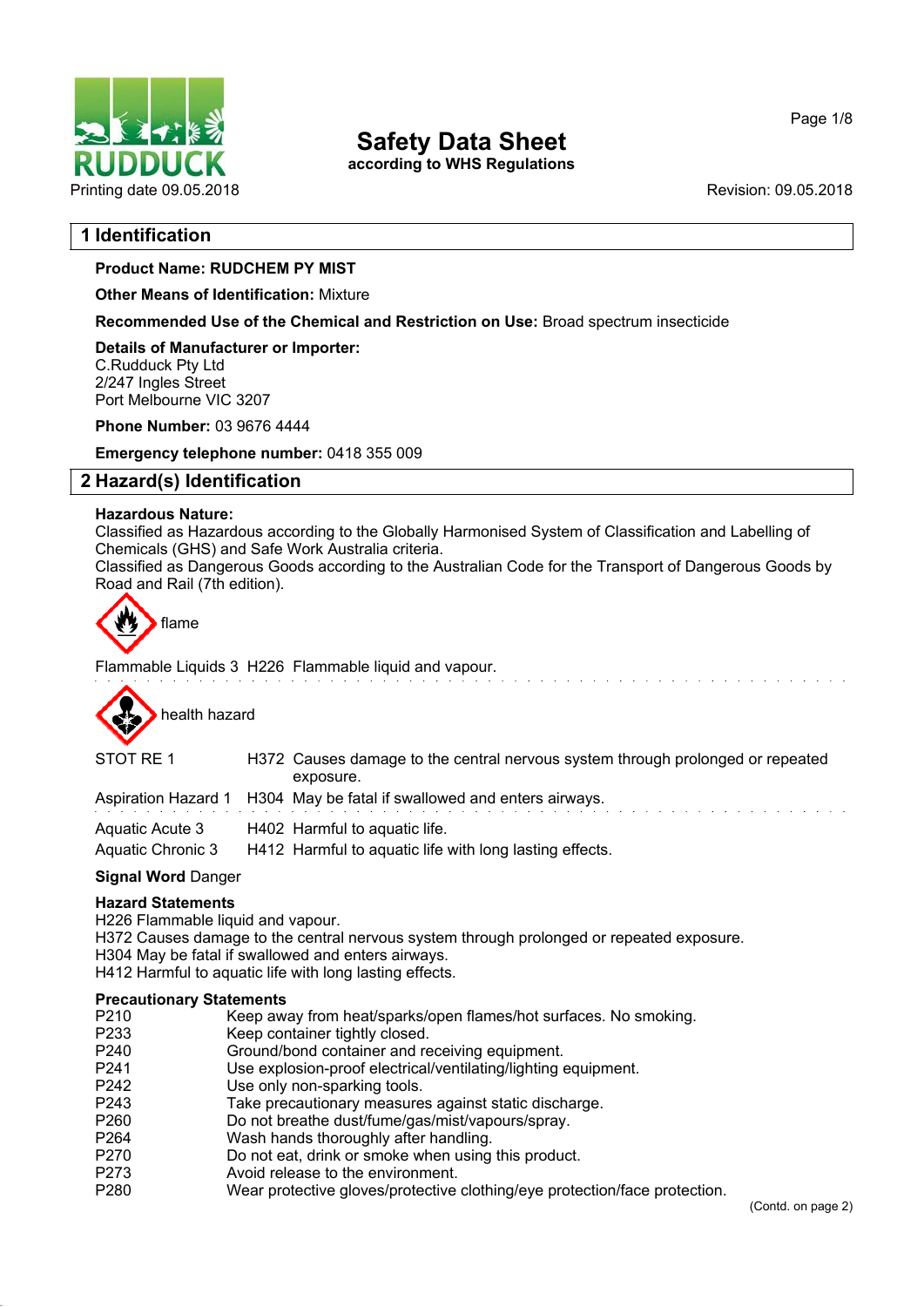Page 2/8

# **Safety Data Sheet**

## **according to WHS Regulations**

Printing date 09.05.2018 **Revision: 09.05.2018** Revision: 09.05.2018

#### **Product Name: RUDCHEM PY MIST**

(Contd. of page 1)

| P301+P310        | IF SWALLOWED: Immediately call a POISON CENTER/ doctor.                                              |
|------------------|------------------------------------------------------------------------------------------------------|
|                  | P303+P361+P353 IF ON SKIN (or hair): Take off immediately all contaminated clothing. Rinse skin with |
|                  | water/shower.                                                                                        |
| P314             | Get medical advice/attention if you feel unwell.                                                     |
| P331             | Do NOT induce vomiting.                                                                              |
| P370+P378        | In case of fire: Use to extinguish: CO2, powder or water spray.                                      |
| P403+P235        | Store in a well-ventilated place. Keep cool.                                                         |
| P405             | Store locked up.                                                                                     |
| P <sub>501</sub> | Dispose of contents/container in accordance with local/regional/national regulations.                |
|                  |                                                                                                      |

## **3 Composition and Information on Ingredients**

#### **Chemical Characterization: Mixtures**

**Description:** Mixture of substances listed below with nonhazardous additions.

| CAS: 64742-88-7 Solvent naphtha (petroleum), medium aliph. |                                                                                                                                                                           | >95%      |
|------------------------------------------------------------|---------------------------------------------------------------------------------------------------------------------------------------------------------------------------|-----------|
|                                                            | Flammable Liquids 3, H226; STOT RE 1, H372; Aspiration Hazard 1, H304                                                                                                     |           |
| CAS: 51-03-6                                               | Piperonyl butoxide                                                                                                                                                        | 1 - 2%    |
|                                                            | Aquatic Acute 1, H400; Aquatic Chronic 1, H410; Flammable Liquids 4, H227                                                                                                 |           |
| CAS: 8003-34-7                                             | <b>Pyrethrins and Pyrethroids</b>                                                                                                                                         | $0 - 1\%$ |
|                                                            | Acute Toxicity (Oral) 3, H301; Acute Toxicity (Dermal) 3, H311; $\bigcirc$ Aquatic Acute 1, H400; Aquatic Chronic 1, H410; $\bigcirc$ Acute Toxicity (Inhalation) 4, H332 |           |
|                                                            |                                                                                                                                                                           |           |

## **4 First Aid Measures**

#### **Inhalation:**

If inhaled, remove to fresh air. If not breathing, give artificial respiration. If breathing is difficult, give oxygen. Seek medical attention if breathing problems develop.

#### **Skin Contact:**

In case of skin contact, immediately remove contaminated clothing and wash affected areas with water and soap. Seek medical attention if symptoms occur.

#### **Eye Contact:**

In case of eye contact, rinse cautiously with water for several minutes. Remove contact lenses, if present and easy to do. Continue rinsing. Seek medical attention.

#### **Ingestion:**

If swallowed, do not induce vomiting. If vomiting occurs spontaneously, keep head below hips to prevent aspiration. Give the victim water to rinse out mouth and a glass or two to drink. Do not give anything by mouth to an unconscious person. Seek immediate medical attention.

#### **Symptoms Caused by Exposure:**

Inhalation: Inhalation of high concentrations of gas/vapour causes lung irritation with coughing and nausea, central nervous depression with headache and dizziness, slowing of reflexes, fatigue and incoordination. Skin Contact: May cause skin irritation.

Eye Contact: May cause eye irritation.

Ingestion: Considered an unlikely route of entry. Ingestion may result in nausea, pain, vomiting. May be fatal if swallowed and enters airways. Product entering the lungs may cause chemical pneumonitis.

#### **5 Fire Fighting Measures**

**Suitable Extinguishing Media:** Water fog, foam, dry chemical or carbon dioxide.

#### **Specific Hazards Arising from the Chemical:**

Hazardous combustion products include oxides of carbon and other toxic fumes. Product is flammable. Vapour forms an explosive mixture with air. Vapours may travel considerable distances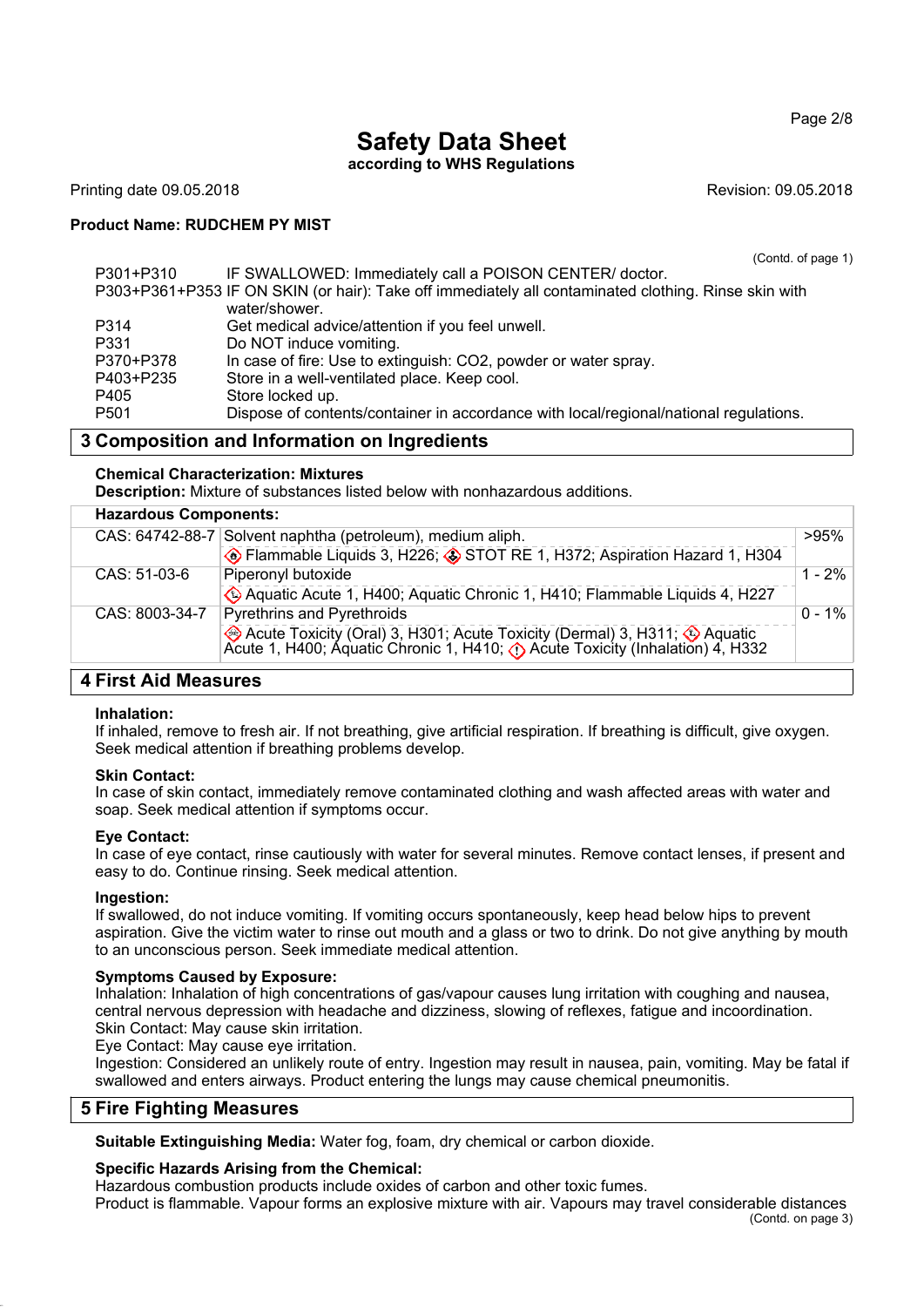**according to WHS Regulations**

Printing date 09.05.2018 **Revision: 09.05.2018** Revision: 09.05.2018

#### **Product Name: RUDCHEM PY MIST**

(Contd. of page 2)

to a source of ignition where they can ignite, flashback, or explode. Closed containers may explode when exposed to extreme heat. Containers close to fire should be removed if safe to do so. Use water spray to cool fire exposed containers.

#### **Special Protective Equipment and Precautions for Fire Fighters:**

When fighting a major fire wear self-contained breathing apparatus and protective equipment.

#### **6 Accidental Release Measures**

#### **Personal Precautions, Protective Equipment and Emergency Procedures:**

Wear approved self-contained breathing apparatus and full protective clothing. Evacuate all non-essential personnel from affected area. Do not breathe vapours. Ensure adequate ventilation. Extinguish all sources of ignition. Avoid sparks and open flames. No smoking.

#### **Environmental Precautions:**

In the event of a major spill, prevent spillage from entering drains or water courses.

#### **Methods and Materials for Containment and Cleaning Up:**

Stop leak if safe to do so and absorb spill with sand, earth, vermiculite or some other absorbent material. Collect the spilled material and place into a suitable container for disposal. Use only non-sparking tools and explosion proof equipment.

### **7 Handling and Storage**

#### **Precautions for Safe Handling:**

Use of safe work practices are recommended to avoid eye or skin contact and inhalation of vapours. Do not spray uninterrupted for more than 10 seconds in confined spaces. Use in a well-ventilated area. Use sparkfree tools when handling. Do not puncture or incinerate can.

Food, beverages and tobacco products should not be stored or consumed where this material is in use. Always wash hands before smoking, eating, drinking or using the toilet. Wash contaminated clothing and other protective equipment before storage or re-use. Provide eyewash fountains and safety showers in close proximity to points of potential exposure.

#### **Conditions for Safe Storage:**

Store in a cool, dry and well ventilated area. Keep container tightly closed. Protect from heat, sparks, open flames, hot surfaces and direct sunlight. Keep away from oxidising agents.

#### **8 Exposure Controls and Personal Protection**

#### **Exposure Standards:**

#### **CAS: 8003-34-7 Pyrethrins and Pyrethroids**

WES TWA: 5 mg/m<sup>3</sup>

Sen Oil mist:

TWA: 5 mg/m3

#### **Engineering Controls:**

Maintain air concentration below occupational exposure standards, providing adequate ventilation. Use explosion-proof ventilating equipment.

#### **Respiratory Protection:**

Respiratory protection is not necessary if the ventilation is adequate. Avoid working in and breathing spray mist.

Use an approved vapour respirator under conditions where exposure to the substance is apparent (e.g. generation of high concentrations of mist or vapour, inadequate ventilation, development of respiratory tract irritation) and engineering controls are not feasible. See Australian Standards AS/NZS 1715 and 1716 for more information.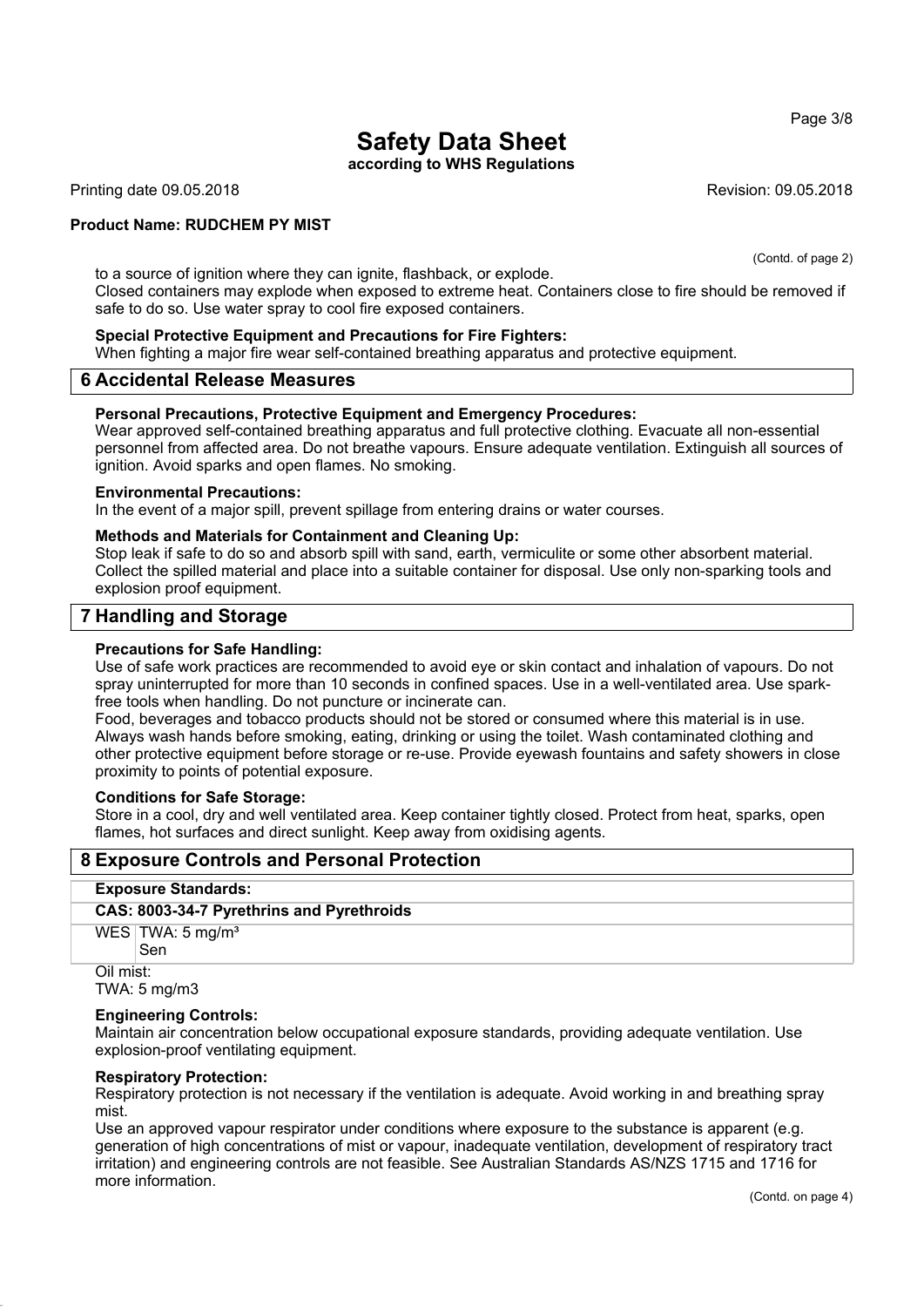**according to WHS Regulations**

Printing date 09.05.2018 **Revision: 09.05.2018** Revision: 09.05.2018

#### **Product Name: RUDCHEM PY MIST**

(Contd. of page 3)

Page 4/8

#### **Skin Protection:**

Protective gloves. See Australian/New Zealand Standard AS/NZS 2161 for more information. When selecting gloves for use against certain chemicals, the degradation resistance, permeation rate and permeation breakthrough time should be considered.

Occupational protective clothing (depending on conditions in which it has to be used, in particular as regards the period for which it is worn, which shall be determined on the basis of the seriousness of the risk, the frequency of exposure to the risk, the characteristics of the workstation of each worker and the performance of the protective clothing). See Australian/New Zealand Standard AS/NZS 4501 for more information.

#### **Eye and Face Protection:**

Eye and face protectors for protection against splashing materials or liquids. See Australian/New Zealand Standard AS/NZS 1337 for more information.

### **9 Physical and Chemical Properties**

| Appearance:                                                       |                          |
|-------------------------------------------------------------------|--------------------------|
| Form:                                                             | Liquid                   |
| Colour:                                                           | Amber coloured           |
| Odour:                                                            | Insecticidal odour       |
| <b>Odour Threshold:</b>                                           | No information available |
| pH-Value:                                                         | No information available |
| <b>Melting point/freezing point:</b>                              | No information available |
| <b>Initial Boiling Point/Boiling Range:</b>                       | 185 - 215 °C             |
| <b>Flash Point:</b>                                               | 50 - 354 °C              |
| <b>Flammability:</b>                                              | Flammable.               |
| <b>Auto-ignition Temperature:</b>                                 | No information available |
| <b>Decomposition Temperature:</b>                                 | No information available |
| <b>Explosion Limits:</b>                                          |                          |
| Lower:                                                            | No information available |
| Upper:                                                            | No information available |
| Vapour Pressure at 20 °C:                                         | 0.14 kPa                 |
| <b>Relative Density:</b>                                          | No information available |
| <b>Vapour Density:</b>                                            | No information available |
| <b>Evaporation Rate:</b>                                          | No information available |
| <b>Solubility in Water:</b>                                       | Immiscible               |
| Partition Coefficient (n-octanol/water): No information available |                          |
| <b>Viscosity:</b>                                                 | No information available |
| % Volatiles by Volume:                                            | 98%                      |
| VOC:                                                              | No information available |
|                                                                   |                          |

#### **10 Stability and Reactivity**

**Possibility of Hazardous Reactions:** Hazardous polymerisation will not occur.

**Chemical Stability:** Stable at ambient temperature and under normal conditions of use.

#### **Conditions to Avoid:**

Heat, sparks, open flames, hot surfaces and direct sunlight. Do not puncture or incinerate can. Do not spray uninterrupted for more than 10 seconds in confined spaces.

**Incompatible Materials:** Oxidising agents.

**Hazardous Decomposition Products:** Oxides of carbon and other toxic fumes.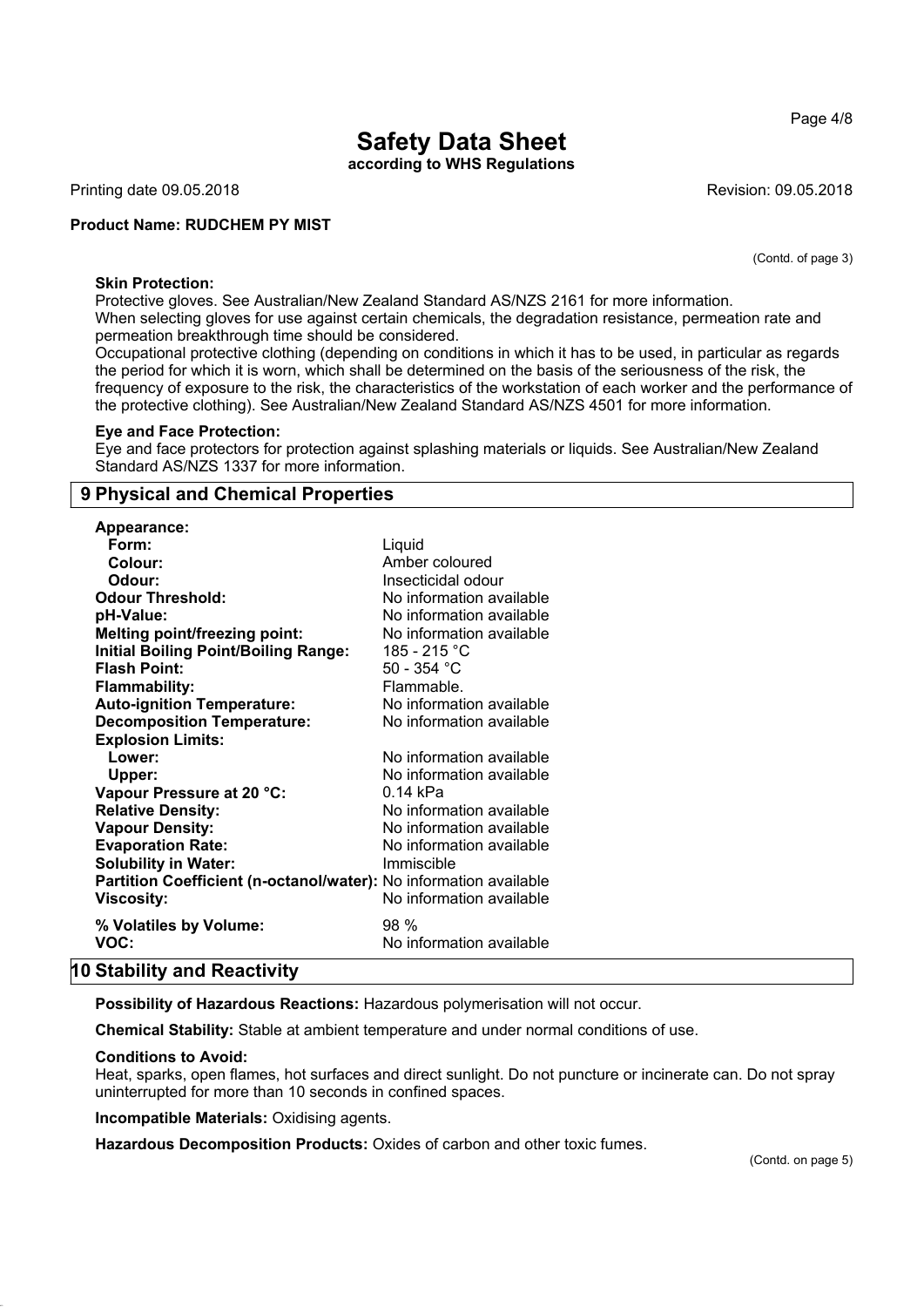**according to WHS Regulations**

Printing date 09.05.2018 **Revision: 09.05.2018** Revision: 09.05.2018

#### **Product Name: RUDCHEM PY MIST**

(Contd. of page 4)

## **11 Toxicological Information**

| <b>Toxicity:</b>                          |                                                            |                                             |  |  |  |
|-------------------------------------------|------------------------------------------------------------|---------------------------------------------|--|--|--|
|                                           | $LD_{50}/LC_{50}$ Values Relevant for Classification:      |                                             |  |  |  |
|                                           | CAS: 64742-88-7 Solvent naphtha (petroleum), medium aliph. |                                             |  |  |  |
| Oral                                      | $LD_{50}$                                                  | >6500 mg/kg (rat)                           |  |  |  |
| Dermal                                    |                                                            | $ LD_{50} $ >3000 mg/kg (rabbit)            |  |  |  |
|                                           |                                                            | Inhalation $ LC_{50}/4 h  > 14$ mg/l (rat)  |  |  |  |
|                                           | CAS: 51-03-6 Piperonyl butoxide                            |                                             |  |  |  |
| Oral                                      | $LD_{50}$                                                  | 3800 mg/kg (mouse)                          |  |  |  |
|                                           |                                                            | 7181 mg/kg (rat)                            |  |  |  |
|                                           |                                                            | 7500 mg/kg (rabbit)                         |  |  |  |
| Dermal                                    | $LD_{50}$                                                  | >2000 mg/kg (rabbit)                        |  |  |  |
|                                           |                                                            | Inhalation $ LG_{50}/4 h  > 5.9$ mg/l (rat) |  |  |  |
| CAS: 8003-34-7 Pyrethrins and Pyrethroids |                                                            |                                             |  |  |  |
| Oral                                      | $LD_{50}$                                                  | 200 mg/kg mg/kg (rat)                       |  |  |  |
| Dermal                                    | $LD_{50}$                                                  | 300 mg/kg mg/kg (rabbit)                    |  |  |  |

## **Acute Health Effects**

#### **Inhalation:**

Inhalation of high concentrations of gas/vapour causes lung irritation with coughing and nausea, central nervous depression with headache and dizziness, slowing of reflexes, fatigue and incoordination. **Skin:** May cause skin irritation.

**Eye:** May cause eye irritation.

**Ingestion:**

Considered an unlikely route of entry. Ingestion may result in nausea, pain, vomiting. May be fatal if swallowed and enters airways. Product entering the lungs may cause chemical pneumonitis.

**Skin Corrosion / Irritation:** Based on classification principles, the classification criteria are not met.

**Serious Eye Damage / Irritation:** Based on classification principles, the classification criteria are not met.

**Respiratory or Skin Sensitisation:** Based on classification principles, the classification criteria are not met.

**Germ Cell Mutagenicity:** Based on classification principles, the classification criteria are not met.

#### **Carcinogenicity:**

Piperonyl butoxide is classified by IARC as Group 3 - Not classifiable as to its carcinogenicity to humans.

**Reproductive Toxicity:** Based on classification principles, the classification criteria are not met.

#### **Specific Target Organ Toxicity (STOT) - Single Exposure:**

Based on classification principles, the classification criteria are not met.

#### **Specific Target Organ Toxicity (STOT) - Repeated Exposure:**

Causes damage to the central nervous system through prolonged or repeated exposure.

**Aspiration Hazard:** May be fatal if swallowed and enters airways.

#### **Chronic Health Effects:**

Prolonged exposure to high concentrations may lead to narcosis, unconsciousness, even coma and possible death. Prolonged or continuous skin contact with the liquid may cause defatting with drying, cracking, irritation and dermatitis. Repeated or prolonged eye exposure to irritants may cause conjunctivitis. Chronic solvent inhalation exposures may result in nervous system impairment and liver and blood changes.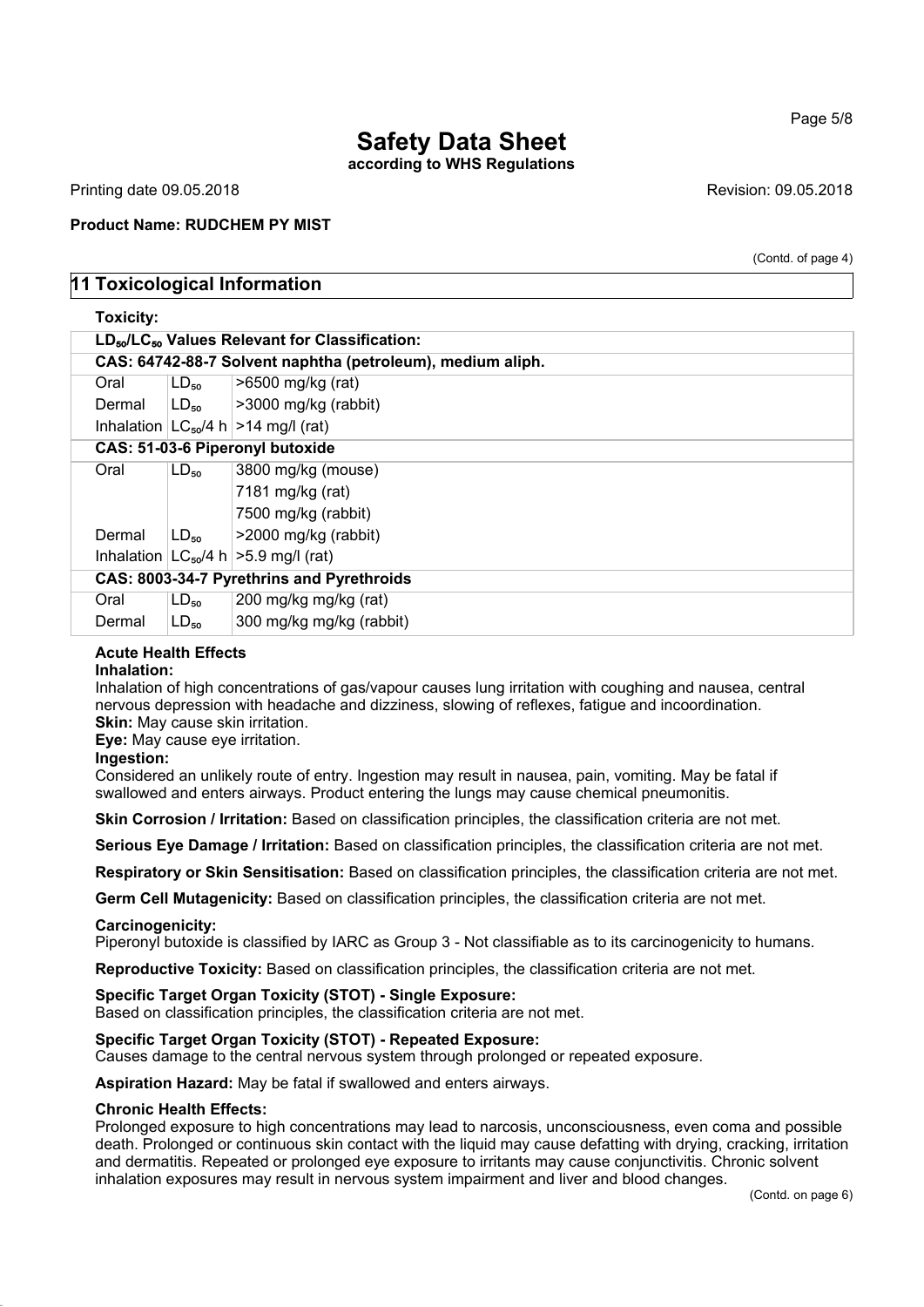**according to WHS Regulations**

Printing date 09.05.2018 **Revision: 09.05.2018** Revision: 09.05.2018

**Product Name: RUDCHEM PY MIST**

(Contd. of page 5)

Page 6/8

#### **Existing Conditions Aggravated by Exposure:** No information available

#### **Additional toxicological information:**

The Australian Acceptable Daily Intake (ADI) for piperonyl butoxide for a human is 0.1 mg/kg/day, set for the public for daily, lifetime exposure. This is based on the NOAEL of 16 mg/kg/day, the level determined to show no effects during long term exposure for the most sensitive indicators and the most sensitive species. The Australian ADI for pyrethrins (pyrethrum extracts) for a human is 0.04 mg/kg/day, set for the public for daily, lifetime exposure. This is based on the NOAEL of 4 mg/kg/day.

(Ref: Australian Pesticides and Veterinary Medicines Authority, 'Acceptable Daily Intakes for Agricultural and Veterinary Chemicals', 2018).

## **12 Ecological Information**

#### **Ecotoxicity:**

Fish (Fathead Minnow) Early life stage MATC >0.18 mg/L - <0.42 mg/L Invertebrate (Daphnia Magna) life cycle MATC >30 μg/L - <47 μg/L Honeybee Acute >25 μg/bee

#### **Aquatic toxicity:**

Harmful to aquatic life with long lasting effects.

| CAS: 64742-88-7 Solvent naphtha (petroleum), medium aliph.        |                                                      |  |  |
|-------------------------------------------------------------------|------------------------------------------------------|--|--|
|                                                                   | $EC_{50}/48$ h   100 mg/l (daphnia)                  |  |  |
|                                                                   | $EC_{50}$ /72 h 450 mg/l (selenastrum capricornutum) |  |  |
|                                                                   | $LC_{50}/96$ h 800 mg/l (fathead minnow)             |  |  |
|                                                                   | CAS: 51-03-6 Piperonyl butoxide                      |  |  |
| $LD_{50}$                                                         | >2,250 mg/kg (bobwhite quail)                        |  |  |
|                                                                   | $LC_{50}/96$ h $ 5.37$ ppm (bluegill)                |  |  |
|                                                                   | 6.12 ppm (rainbow trout)                             |  |  |
|                                                                   | $LC_{50}/48$ h $\vert$ 0.51 ppm (daphnia)            |  |  |
| $LC_{50}$                                                         | $\ge$ 5,620 ppm (bobwhite quail) (5 day dietary)     |  |  |
|                                                                   | >5,620 ppm (mallard) (5 day dietary)                 |  |  |
| Piperonyl Butoxide is highly toxic to fish and aquatic organisms. |                                                      |  |  |

**Persistence and Degradability:** No data available on finished product.

**Bioaccumulative Potential:** No data available on finished product.

**Mobility in Soil:** No data available on finished product. **Other adverse effects:** No further relevant information available.

#### **13 Disposal Considerations**

**Disposal Methods and Containers:** Dispose according to applicable local and state government regulations.

**Special Precautions for Landfill or Incineration:** Please consult your state Land Waste Management Authority for more information.

#### **14 Transport Information**

**UN Number ADG, IMDG, IATA** UN1993

(Contd. on page 7)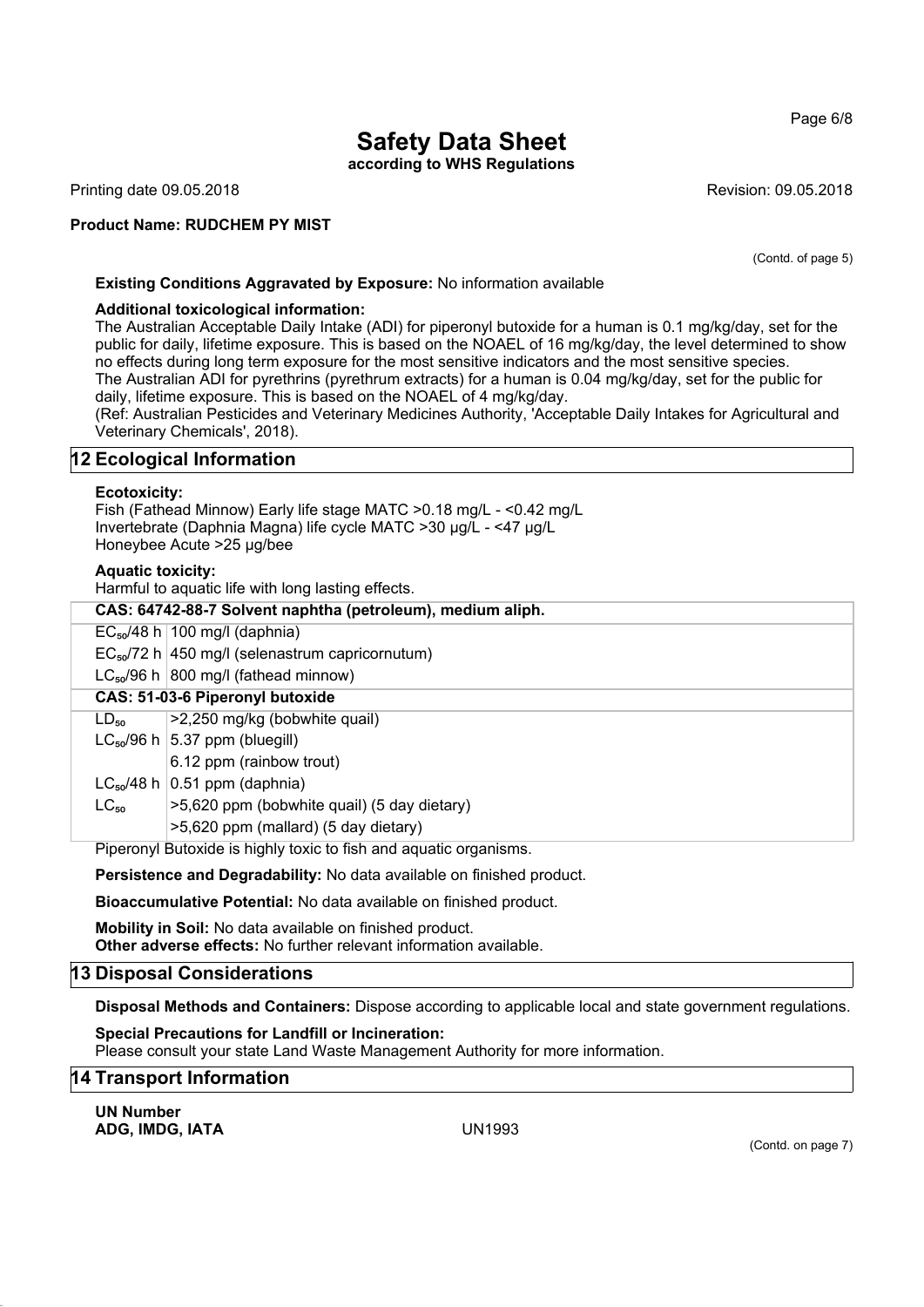**according to WHS Regulations**

**ADG, IMDG, IATA** FLAMMABLE LIQUID, N.O.S. (Solvent naphtha

(petroleum), medium aliph.)

Printing date 09.05.2018 **Revision: 09.05.2018** Revision: 09.05.2018

#### **Product Name: RUDCHEM PY MIST**

**Proper Shipping Name**

|                           | <b>Dangerous Goods Class</b><br><b>ADG Class:</b>                           | 3 Flammable liquids. |
|---------------------------|-----------------------------------------------------------------------------|----------------------|
|                           | <b>Packing Group:</b><br>ADG, IMDG, IATA                                    | $\mathbf{III}$       |
|                           | <b>Marine pollutant:</b>                                                    | Yes                  |
|                           | <b>EMS Number:</b>                                                          | $F-E, S-E$           |
|                           | <b>Hazchem Code:</b>                                                        | $\cdot$ 3Y           |
|                           | <b>Special Provisions:</b>                                                  | 223, 274             |
|                           | <b>Limited Quantities:</b>                                                  | 5L                   |
|                           | Packagings & IBCs - Packing Instruction:                                    | P001, IBC03, LP01    |
|                           | Packagings & IBCs - Special Packing Provisions: Not applicable              |                      |
|                           | <b>Portable Tanks &amp; Bulk Containers - Instructions: T4</b>              |                      |
|                           | <b>Portable Tanks &amp; Bulk Containers - Special</b><br><b>Provisions:</b> | TP1, TP29            |
| 15 Regulatory Information |                                                                             |                      |
|                           | <b>Australian Inventory of Chemical Substances:</b>                         |                      |
|                           | CAS: 64742-88-7 Solvent naphtha (petroleum), medium aliph.                  |                      |

**Standard for the Uniform Scheduling of Drugs and Poisons (SUSMP) - Poison Schedule:** Poisons Schedule: 5

## **16 Other Information**

#### **Date of Preparation or Last Revision:** 09.05.2018

**Last Revision of MSDS:** Rev 1.0 (06/08/2008)

**Prepared by: MSDS.COM.AU Ptv Ltd www.msds.com.au compared by: MSDS.COM.AU Ptv Ltd** 

CAS: 51-03-6 Piperonyl butoxide

CAS: 8003-34-7 Pyrethrins and Pyrethroids

#### **Abbreviations and acronyms:**

- ADG: Australian Dangerous Goods IMDG: International Maritime Code for Dangerous Goods
- IATA: International Air Transport Association
- GHS: Globally Harmonised System of Classification and Labelling of Chemicals
- CAS: Chemical Abstracts Service (division of the American Chemical Society)
- VOC: Volatile Organic Compounds
- LC<sub>50</sub>: Lethal concentration, 50 percent
- LD<sub>50</sub>: Lethal dose, 50 percent
- IARC: International Agency for Research on Cancer
- STEL: Short Term Exposure Limit
- TWA: Time Weighted Average
- NES: National Exposure Standard (Safe Work Australia Workplace Exposure Standards For Airborne Contaminants)
- Flammable Liquids 3: Flammable liquids Category 3 Flammable Liquids 4: Flammable liquids – Category 4
- Acute Toxicity (Oral) 3: Acute toxicity Category 3
- Acute Toxicity (Inhalation) 4: Acute toxicity Category 4

(Contd. of page 6)